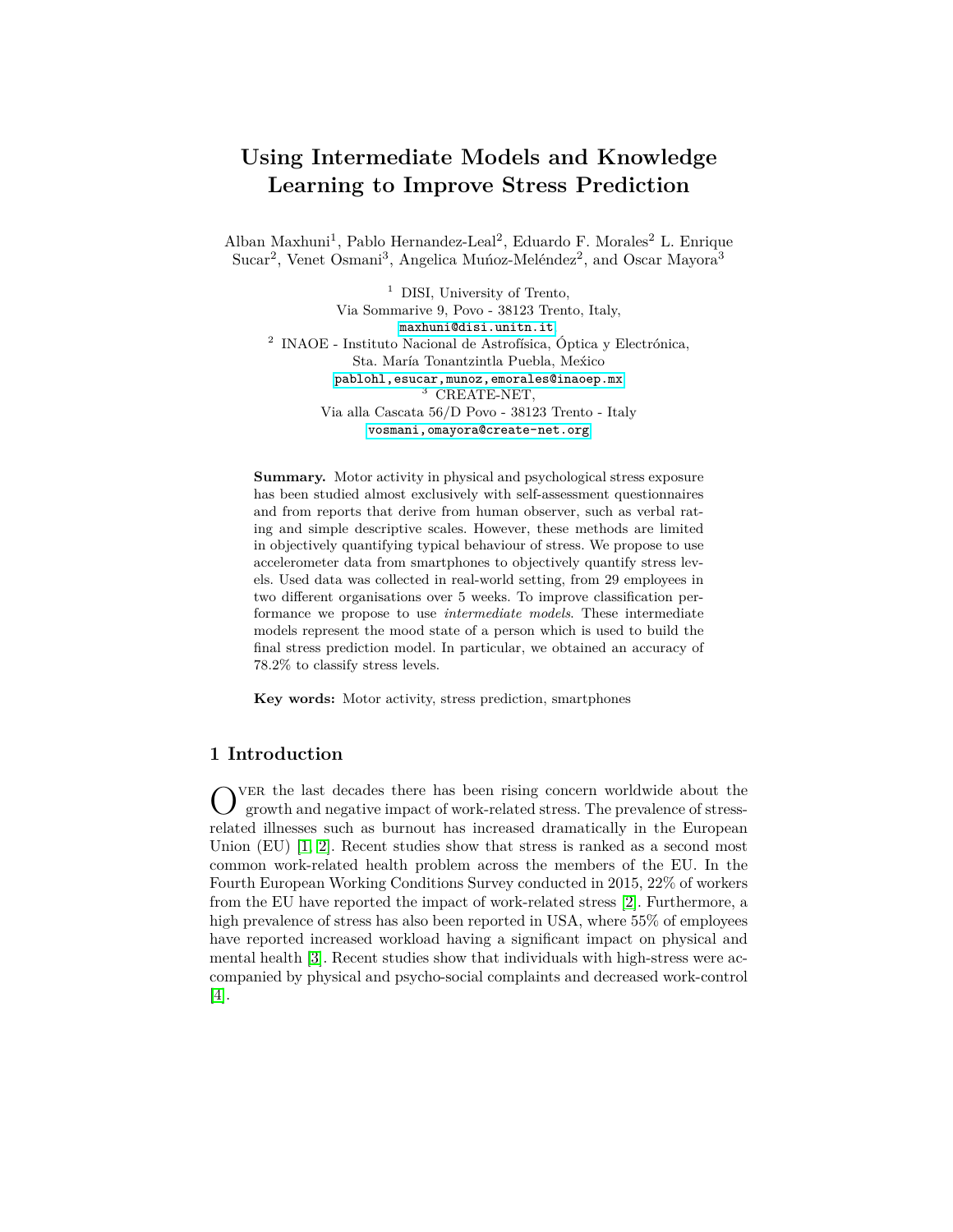To date, current approaches for measuring stress rely mostly on self-reported questionnaires [\[1\]](#page-10-0). This presents an issue for effective measurements, due to subjectivity factors. For example, employees might be more predisposed to report information in their favour or in the favour of their organisation, rather than reporting their true health state. To overcome these issues, smartphones are becoming suitable means to carry out these kinds of studies, due to their availability, rich set of embedded sensors and their capacity to be unobtrusive for the subjects [\[5,](#page-10-4) [6,](#page-10-5) [7,](#page-10-6) [8\]](#page-10-7).

Motor activity-related behaviour (i.e. body hyperactivity, trembling, uncontrollable movement, hand movement) has shown association with perceived stress[\[9\]](#page-10-8). In the context of our study, the following research questions are put forth:

- Is there a relationship between motor activity features that can be automatically extracted from a accelerometer sensor embedded on smart phones and the self-reported stress levels?
- Is it possible to improve stress detection by incorporating intermediate, *hidden*, variables related to the subjects' mood, before building the final model for predicting stress?

The present work tries to answer both these research questions by comparing standard stress measurement questionnaires and motor activity behaviour during phone conversations.

We performed an experimental analysis using real world data. While, we have previously reported on the use of accelerometer data to estimate stress levels [\[5\]](#page-10-4), this study differs from that work in two important aspects:

- The use semi-supervised learning to complete the models for subjects with missing data.
- The induction of *intermediate models* to predict mood variables, which are incorporated in the final model in order to improve the accuracy of the predictions.

Our results show that using standard supervised models we achieved an accuracy of  $\approx 65\%$ . This measure is increased to  $\approx 69\%$  when using the semisupervised methods and to  $\approx 71\%$  when using *intermediate models*. Finally, combining semi-supervised learning and intermediate models we achieve an accuracy of  $\approx 78.2\%$ ; a notable improvement over the initial score.

The rest of this paper is organized as follows. Section [2](#page-2-0) reviews related work on stress detection based on current technology. The study methodology, data acquisition, and feature extraction are presented in Section [3.](#page-4-0) The proposed approach of intermediate models is presented in Section [4](#page-5-0) and experiments are presented in Section [5.](#page-8-0) Finally, the conclusions of the study are presented in Section [6.](#page-8-1)

<sup>2</sup> Maxhuni et al.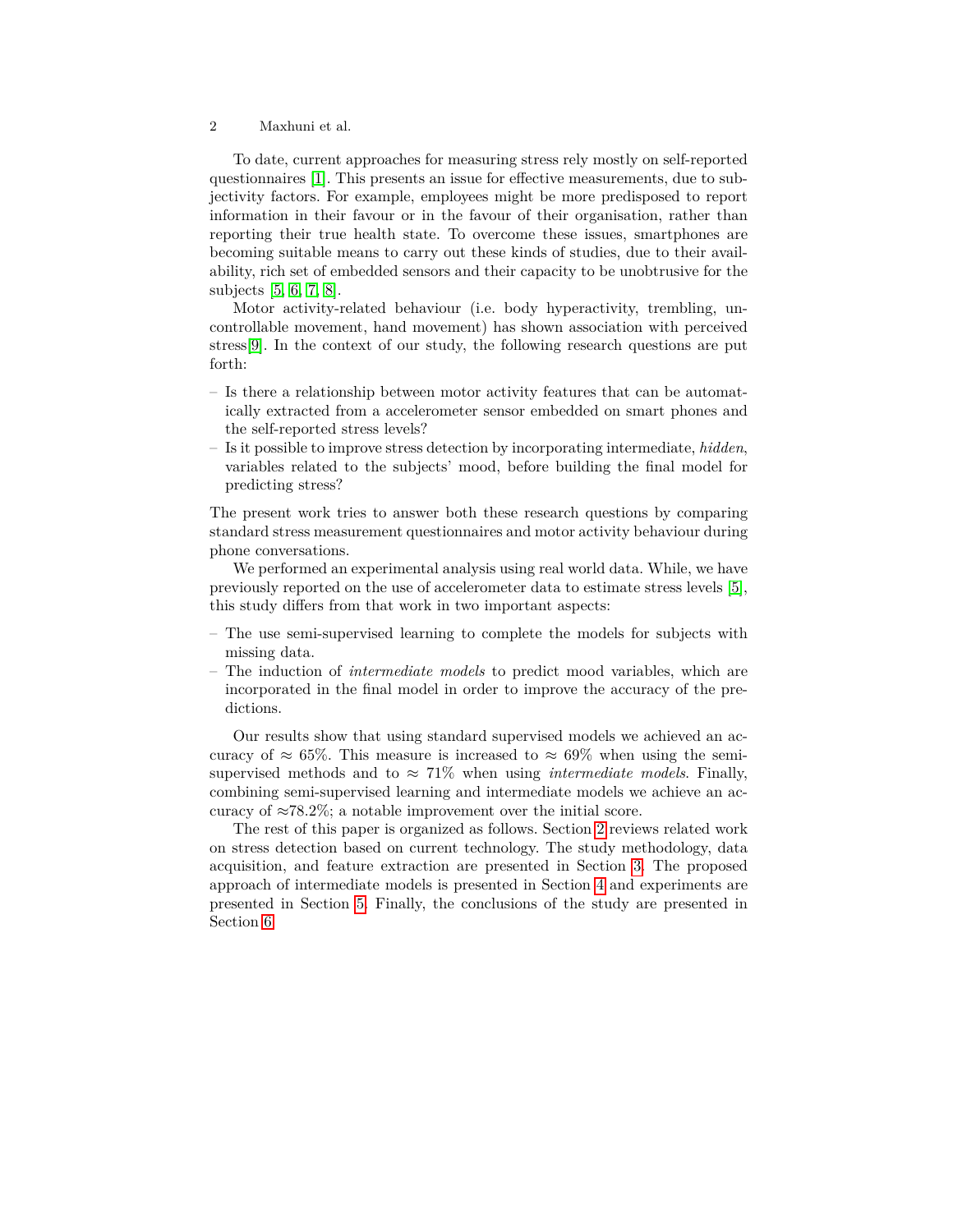## <span id="page-2-0"></span>**2 Related Work**

Several methods have tried to infer stress based on physiological signals, such as heart-rate variability, blood pressure, body temperatures and respiration [\[10\]](#page-10-9), [\[11\]](#page-10-10). However, the use of physiological sensors has some limitations:

- sensors may have a large size to cover many signal types [\[10\]](#page-10-9),
- sensors (e.g., skin conductance sensor) limit the movement of the subjects [\[11\]](#page-10-10)
- sensors increase the discomfort [\[12\]](#page-10-11) since they need to be carried all the time.

The miniaturization of wearable sensors has made it possible to include them in smartphones. Recently, there is interest in inferring stress using those sensors, since they are a personal and common accessory among people. A summary of the works aiming at stress detection are described in Table [1.](#page-3-0) The work in [\[13\]](#page-10-12) proposed a method for detecting stress based on speech analysis and the variation of speech articulation using smartphones. The authors have reported a predictive accuracy of stress of 81% and 76% for indoor and outdoor environments, respectively, using the vocal production of 14 subjects. However, in real-life activities this approach may lead to misinterpretation of speech and therefore of emotion.

In order to infer relationship dynamics of people and behaviour changes in daily activities, smartphones have been suggested as a promising candidate to obtain user's context. Research work using smartphones for long-term stress monitoring has collected many types of contextual data (e.g., physical activities, social activities and locations) that could help in inferring stress from behaviour changes. In this line, "MoodScope"[\[14\]](#page-10-13) is a self tracking system to help users manage their mood. The system detects user's mood from smartphones usage data, such as email messages, calls and SMS logs, application usage, web browsing histories and location changes. The authors reported an initial 66% accuracy of subjects' daily mood, improving to 93% after two months of training.

In another relevant work, Bauer and Lukowicz [\[15\]](#page-10-14) aimed at recognizing stress from 7 students before and after an exam period. The assumption is that students are likely to be under stress during the exam sessions. They acquired data from smartphones (location, social proximity through Bluetooth, phone calls and SMS logs) reporting an average accuracy of 53% during the exam session. In [\[16\]](#page-11-0) the authors monitored 18 subjects for a period of 5 days. In addition to smartphone features they included a wrist sensor. In order to recognize stress levels, the authors applied correlation analysis and reached a 75% accuracy using machine learning techniques to classify stress moments.

Similarly, Muaremi et al. [\[17\]](#page-11-1) measured smartphone mobility data (phonecalls, SMS, location and physical activity) and wearable Heart Rate Variability (HRV) sensor data to classify perceived stress. The authors emphasize the importance of recording human voice as a potential source for non-intrusive stress detection. The authors at [\[16\]](#page-11-0) propose to infer work-relevant stress events using an external hardware (i.e., HRV) and sensor measurements obtained from smartphones. Furthermore, in [\[18\]](#page-11-2) the authors used context information from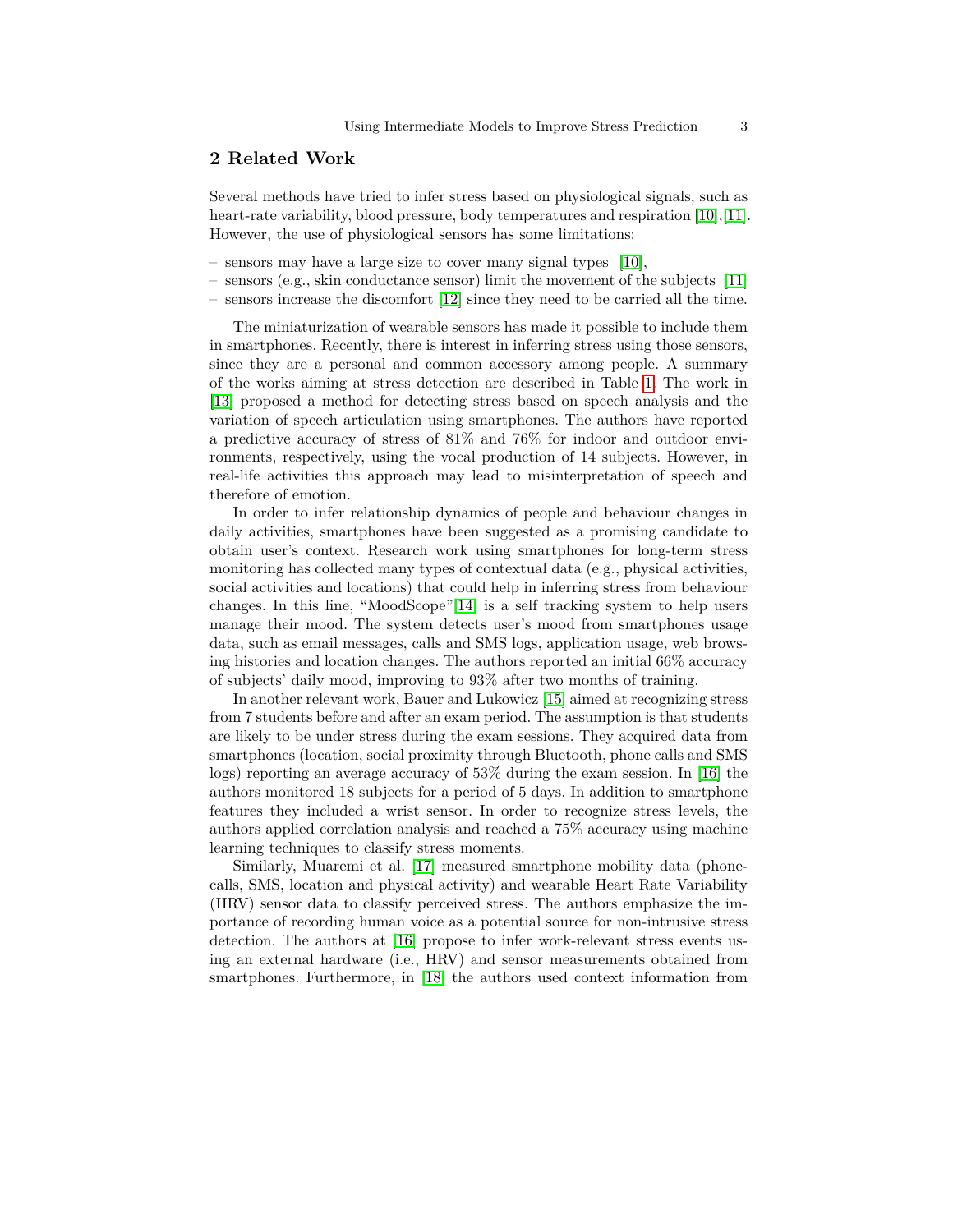the environment, such as weather condition, social proximity obtained by Bluetooth scanning, call logs, SMS logs, and self-reported surveys about personality traits to predict stress events.

| Study              | Items measured                                                                                                         | Controlled/<br>Uncontrolled<br>Setting | <b>Obtrusiveness</b><br>Level |
|--------------------|------------------------------------------------------------------------------------------------------------------------|----------------------------------------|-------------------------------|
| Kim et al. $[19]$  | Heart Rate Variability (HRV)                                                                                           | controlled                             | High                          |
| Lu et al. $[13]$   | Smartphone (Speech analysis)                                                                                           | Both                                   | High                          |
| Bauer et al.[15]   | Smartphone (Location, bluetooth, Uncontrolled<br>phone-call and SMS)                                                   |                                        | Medium                        |
| Likamwa et al.[14] | Smartphone (E-mails, Call and SMS Unknown)<br>logs, application usage, web browsing<br>histories and location changes) |                                        | High                          |
| Sano et al. $[16]$ | Wrist sensors and Smartphone Uncontrolled<br>(Phone usage duration, phone calls)<br>and SMS logs)                      |                                        | Medium                        |
| Muaremi et al.[17] | HRV and Smartphone (Phone- and Uncontrolled)<br>SMS logs, Location, Audio Stress Re-<br>sponse)                        |                                        | High                          |
|                    | <b>Bogomolov et al.</b> [18] Smartphone (Call logs, SMS, blue-Uncontrolled<br>tooth and weather)                       |                                        | Medium                        |

<span id="page-3-0"></span>Table 1: Main related works in Stress Detection showing the features and details.

As presented in Table [1,](#page-3-0) recent studies have explored the potential of physiological signals for measuring stress related signs from sensor data (e.g., Galvanic Skin Response (GSR), Electro-Cardiogram (ECG)) and smartphone sensors (e.g., location, audio recording). However, there are several concerns about using physiological sensors, basically due to their obtrusiveness. In contrast, we explore the potential of using a single sensor with the aim of detecting perceived stress levels. We choose to use accelerometer sensor due to their advantages (non-visual and non-auditory) and thus mitigate privacy concerns [\[20,](#page-11-4) [21\]](#page-11-5).

## **2.1 Motor Activity Monitoring**

Currently, the clinicians assess motor activity in laboratory settings. Studies measuring level of motor activity in psychological stress have typically used traditional monitoring with paper and pencil diaries, and questionnaires [\[22\]](#page-11-6).

Monitoring motor activity during sleep may be measured by actigraphs [\[23\]](#page-11-7) (using piezoelectric accelerometer). However, little is known if data captured from an actigraph could provide motor activity characteristics in perceived stress level in working environments.

Smartphones are a good candidate for monitoring motor activity behaviour patterns in daily activities. Information from smart phones enables easier monitoring and tracking of people than traditional methods, as most people already carry a smartphone so no additional sensors are required. Another benefit of using this technology is that other information (such as phone calls, location, use of social networks) can be obtained and included. In this paper, we collect data from accelerometers during phone calls to infer motor activity changes in working employees.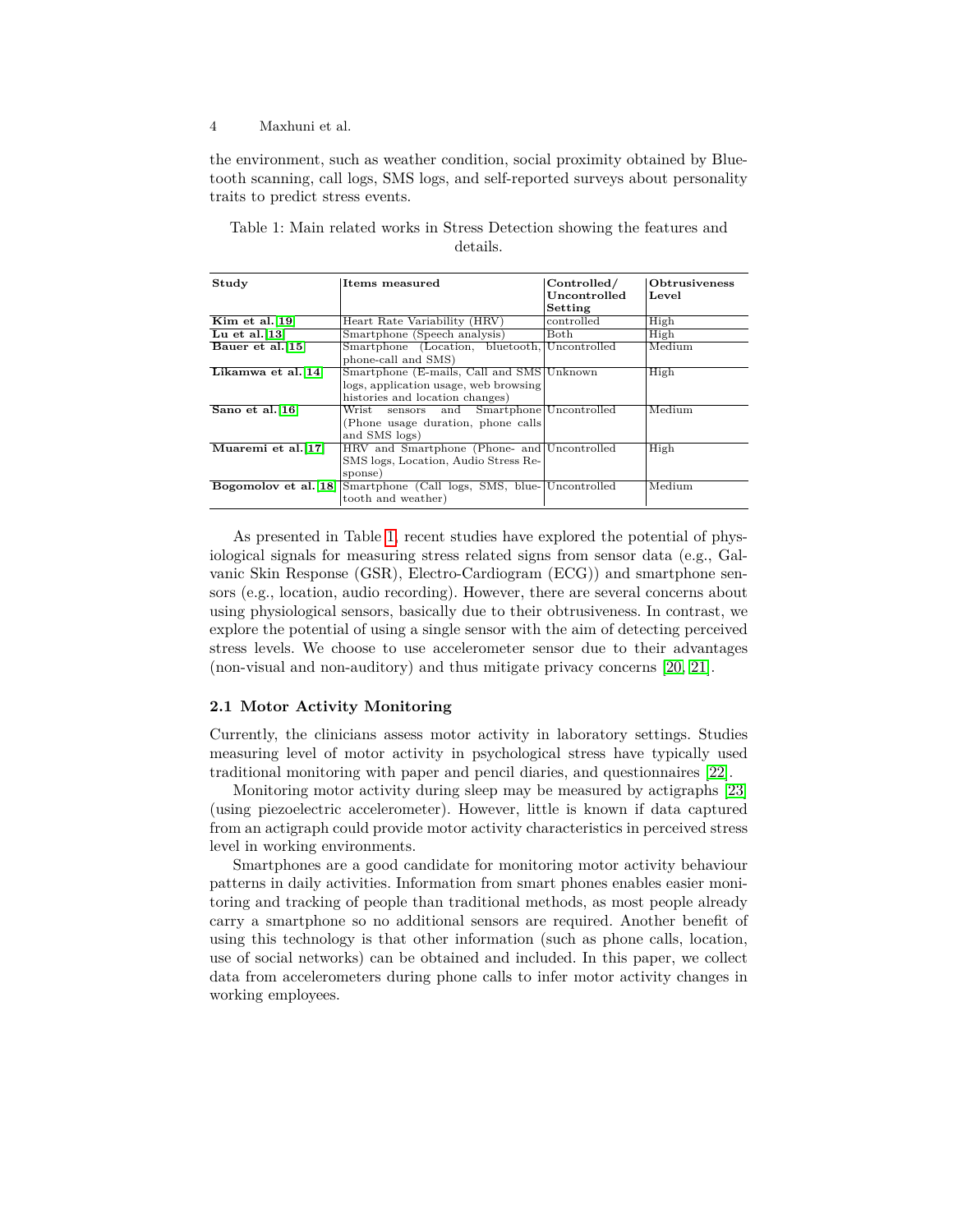#### <span id="page-4-0"></span>**3 Data preparation**

This section presents how the data was collected and the feature extraction process.

#### **3.1 Data Collection**

In this research work, we focus on analysing accelerometer raw data during phone conversation, where we are sure that the subjects are holding their smartphones. This type of measurement has the advantage of their availability and unobtrusiveness. We believe that analysing data collected from accelerometer readings during the phone conversations provide adequate information for classifying the perceived stress that can be also used to show the trajectory of perceived stress (e.g., low-to-high, high-to-low) in working environments.

The second type of data includes subjective information related to subjects' perceived stress, job-demands and mood states. We developed a questionnaire in a smart phone application to assess psychological variables related to work stress. The questionnaire is clinically validated to capture users perceived stress and mood states of the employees at work. Three times a day the questionnaires appeared automatically (9am -at the beginning of the work, 2pm -around noon, and 5pm -before leaving workplace). The questionnaire was derived from the POMS (Profile of Mood State) scale [\[24\]](#page-11-8) which has two dimensions related to affect of mood states, including, "Positive Affect" (PA) (e.g., Cheerful, Energetic, Friendly) and "Negative Affect" (NA) (e.g., Tensed, Anxious, Sad, Angry) and the rest measures disengagement from work, where questions were presented in mixed order. Each question has five response alternatives, ranging from 1 (absolutely agree) to 5 (absolutely disagree). The answers were stored on the mobile device and constituted part of the analysis. For the purpose of our analyses, the score distribution has been segmented into three regions, which in our case correspond to three ordinal classes: ("low" or "poor"), when  $score < 3$ ; ("moderate" or "fair"), when  $score = 3$ ; and ("high" or "sufficient"), when  $score > 3$ .

For this study, we analysed the information from 29 subjects<sup>[1](#page-4-1)</sup> in their work environments, with data collected during their phone conversation and selfreported stress. In total, we obtained 7189 phone calls, however, we have only 5767 labeled instances or 80.22% useful data of the total phonecalls.

Table [2](#page-5-1) shows the number of times that are associated with each stress level ("high", "moderate", and "low"). Results show that half of the time the user perceived some level of stress and that during stress-less days the subjects have a higher amount of phone calls.

#### **3.2 Feature Extraction**

From the raw accelerometer data a total of 30 features ( $10\times3$  - for all Minimum, Maximum and Mean) from the frequency domain were extracted (as shown

<span id="page-4-1"></span><sup>&</sup>lt;sup>1</sup> One of the subjects had very few phone calls recorded during the trial and was removed from the study.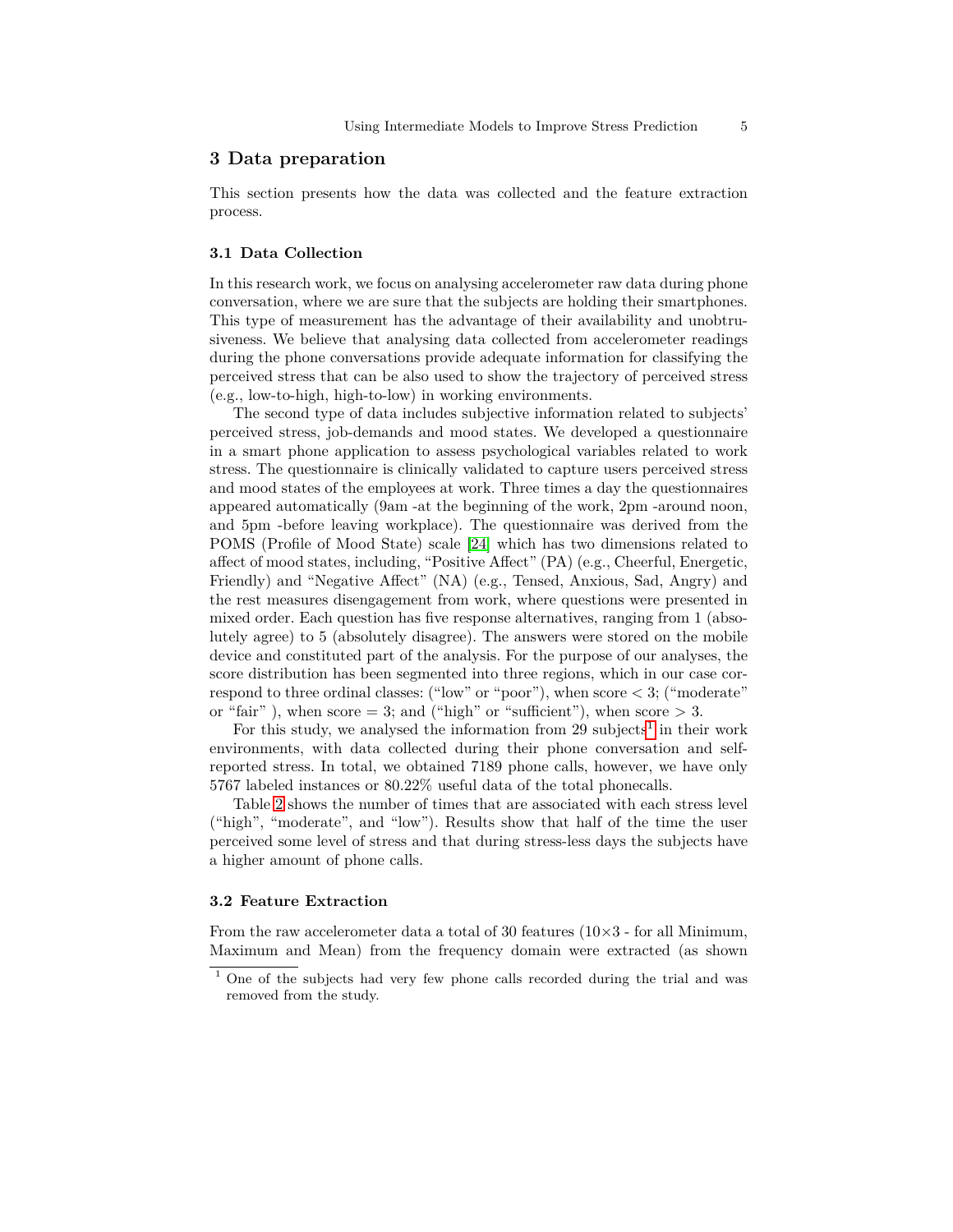|                  | Nr.Phone Calls High SL |                | Moderate SL Low SL |                 |
|------------------|------------------------|----------------|--------------------|-----------------|
| Incoming:        | 1696 $(100\%)$         | $355(20.9\%)$  | $511 (30.1\%)$     | 830 $(48.9\%)$  |
| Outgoing:        | $2912(100\%)$          | 547 $(18.7\%)$ | 839 (28.8%)        | $1526 (52.4\%)$ |
| Missing:         | $1159(100\%)$          | $220(18.9\%)$  | $405(34.9\%)$      | 534 $(46.1\%)$  |
| Total instances: | 5767                   | 1122           | 1755               | 2890            |
| %                | 100%                   | 19.46%         | $30.43\%$          | 50.11%          |

<span id="page-5-1"></span>Table 2: Number of Phone-Calls by Perceived Stress Level (SL).

Table 3: Frequency domain features used in the study, where the lower row means that we extracted the minimum, maximum and mean values for all the frequency domain features

<span id="page-5-2"></span>

| ncquency domain icatures.  |                                                    |  |  |  |
|----------------------------|----------------------------------------------------|--|--|--|
| <b>Frequency Domain</b>    |                                                    |  |  |  |
| <b>FFT</b> Sum Energy      | FFT Mean Energy                                    |  |  |  |
| <b>FFT Std.Dev. Energy</b> | Peak Power                                         |  |  |  |
| Peak with DFT Bin          | Peak Magnitude                                     |  |  |  |
| Entropy                    | <b>DFT</b> Energy                                  |  |  |  |
|                            | Frequency Domain Entropy Frequency Domain with DFT |  |  |  |
| For all: Min, Max, Mean    |                                                    |  |  |  |

in Table [3\)](#page-5-2). Feature extraction was performed on non-overlapping fixed length windows of 128 samples (25.6 seconds each). We used Fast Fourier Transform (FFT) and discrete Fourier Transform (DFT) to investigate the strength of mo-tor activity signals during phone conversations<sup>[2](#page-5-3)</sup>. Since we aim at understanding motor activity behaviour around the phone conversation, we keep the following accelerometer segments:

- One minute before the phone conversation,
- The reading from the entire duration of the phone call.
- One minute after the conversation ended.

Figure [1](#page-6-0) depicts the data collection, feature extraction (intensity of phone handling during phone conversation by computing features from frequency domain) and prediction process presented in this work.

## <span id="page-5-0"></span>**4 Stress modelling using intermediate models**

In this section we describe the proposed approach that combines intermediate models and semi-supervised learning for estimating stress levels based on smart phones.

## **4.1 Intermediate Models**

The information provided by the users through the questionnaires is useful, however, it is a tedious task for each user. In this research we propose to predict

<span id="page-5-3"></span><sup>&</sup>lt;sup>2</sup> Phone conversations with less than 10 seconds were discarded in our dataset.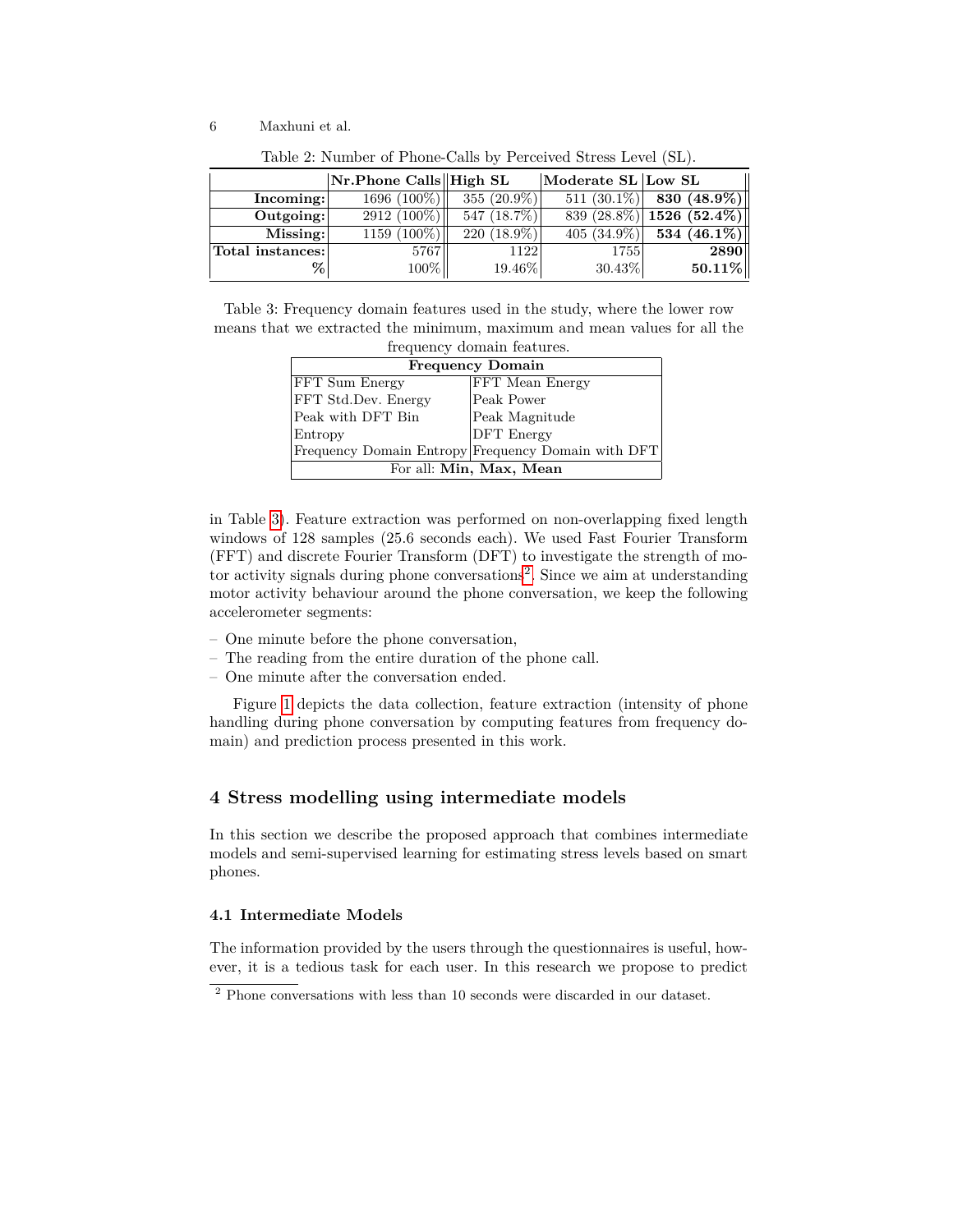

<span id="page-6-0"></span>Fig. 1: Proposed approach: data collection, feature extraction and prediction for classifying stress at work of employees.

the mood variables associated to the questionnaires using the data from the smartphone to alleviate the user from this burden. Then, we use the predicted mood variables with the rest of the data from the smartphones to predict the stress levels. We call the models that predict the mood variables from the questionnaire *intermediate models* as their are used as input for the final predictive model. Although the use of additional variables, such as latent variables, have been previously used in the literature, we are not aware of research that aims at building an intermediate model that can then be used as input for the final model. Figure [2](#page-7-0) illustrates the procedure for building the intermediate models. We train a classifier to predict the information from the questionnaires using the features extracted from the smartphone (feature extraction and  $Q'_1$  in the figure, to create a model – intermediate model – that can predict the variables of the questionnaire). We then use the information from the smarphones and the predicted values from the intermediate model  $(q'_1$  in the figure) to create model that can predict the level of stress.

In this study, we used six variables derived from NA and PA (3 per each mood affect) to build 6 intermediate models. We train each classifier separately using each the self-reported questionnaires derived from the 'Positive Mood Affect (PA)' and the 'Negative Mood Affect (NA)'.

In the prediction stage, the intermediate models use the information from the smartphones to predict a weighted set of mood variables based on the accuracy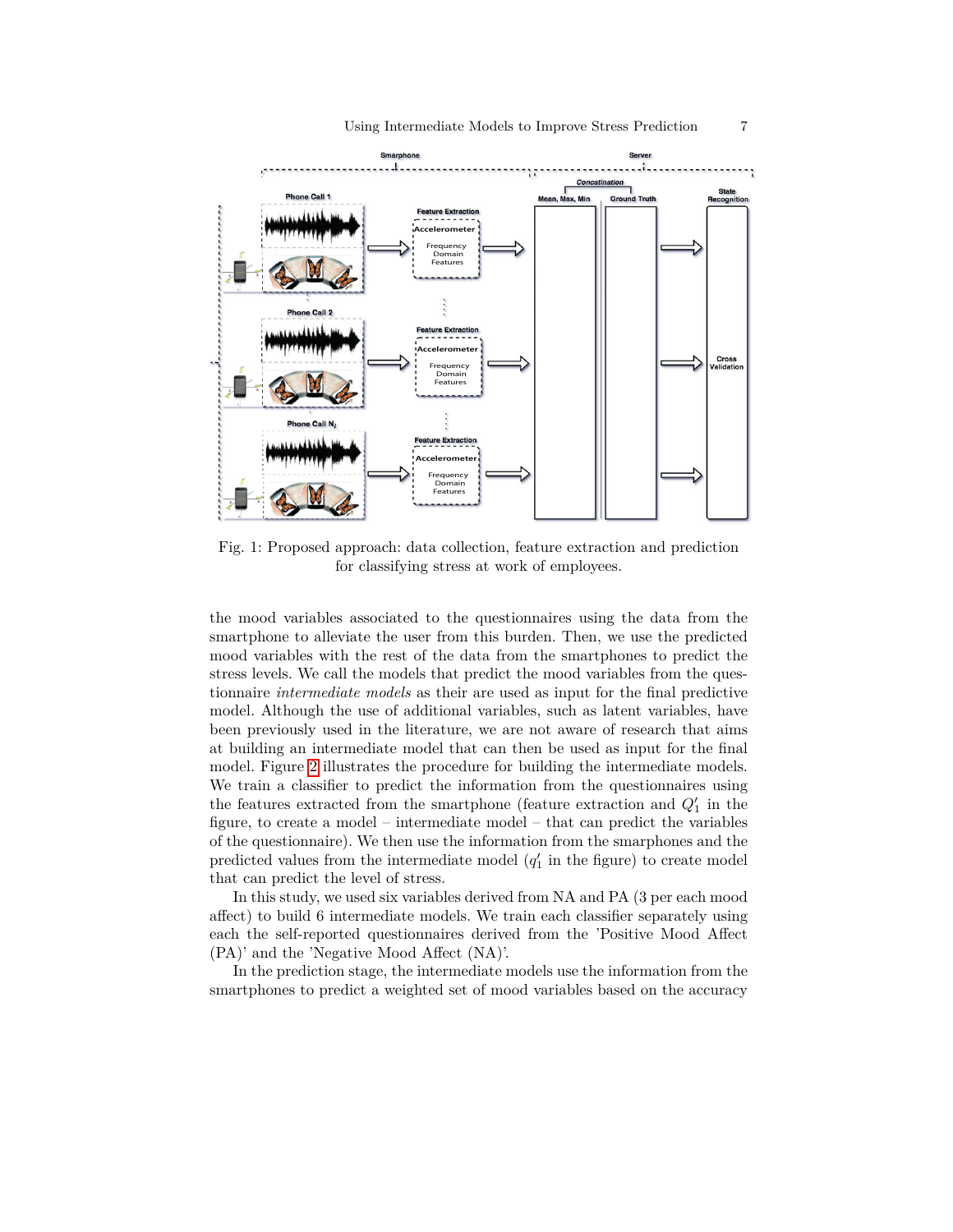of each model. Then all the data from the smartphones and the mood variables are used as input for the final stress model.



<span id="page-7-0"></span>Fig. 2: Intermediate Models. Based on the accelerometer data from the smart phones, 30 frequency domain features are extracted. These are used to build the intermediate models for the mood variables, *Q*1; and the model for stress,

*S*1. In the prediction stage both models are combine via a weighted linear combination to predict the stress level.



<span id="page-7-1"></span>Fig. 3: Semi-Supervised Learning Method (SSL), where *L* represents labeled instance, *U* unlabeled instances, and *t* number of iterations,  $L = L_t \cup U_t$ 

#### **4.2 Semi-supervised learning**

In real applications missing labeled instances are a common issue and the standard supervised approaches ignore the unlabeled instances. But this information, even when it is not complete, can be helpful and should not be discarded. Semisupervised learning (SSL) [\[25\]](#page-11-9) has been suggested as a method aiming to address this issue. The main objective of semi-supervised learning is to learn from both labeled and unlabeled data, i.e. by exploiting unlabeled samples to improve the learning performance.

For this study we consider one of the most common methods of SSL called Self-Training [\[25\]](#page-11-9). This method works by building a classifier using the labeled examples and use it to predict the class of all the unlabeled instances. The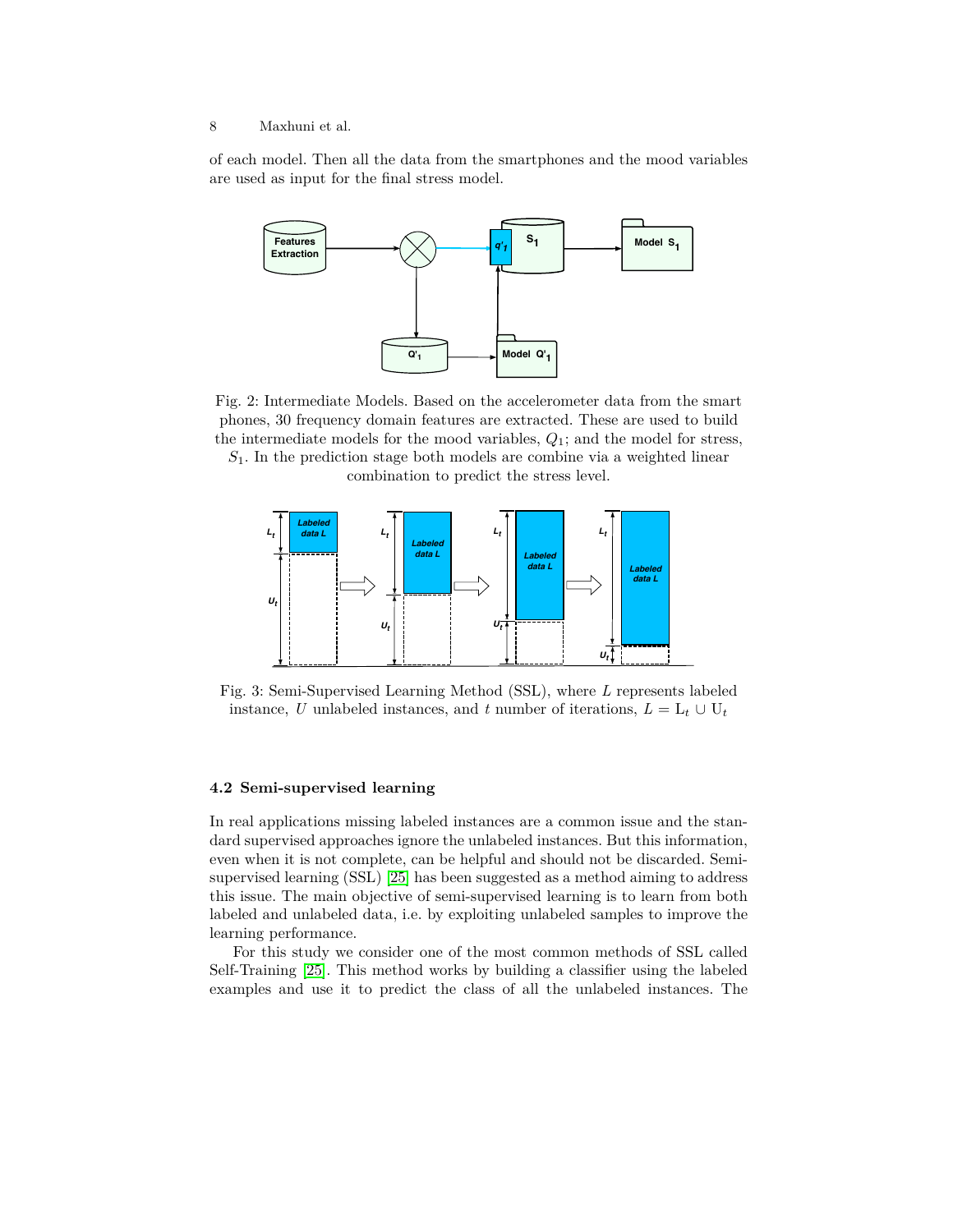predicted classes with high confidence from the classifier are added as new labeled examples. This augmented labeled set is used to build a new classifier and the cycle is repeated until all the unlabeled instances have been incorporated into the training set or until there is no more examples in the unlabeled set with high confidence (see Figure [3\)](#page-7-1).

# <span id="page-8-0"></span>**5 Experiments**

Our experiments have the following objectives:

- Compare the performance of different classifiers on the data.
- Assess the effect of *intermediate models* to enhance the knowledge of perceived stress in employees.
- Use SSL to address the problem on how to use information from unlabeled data to enhance classification accuracy.

For all the experiments, we used Weka's [\[26\]](#page-11-10) classifiers with their default parameters. We build a model for each subject and performed a 10-fold cross validation for all the experiments; we report the global accuracy, precision, recall and f-score values. Table [4](#page-9-0) show the results using different classifiers. In the first experiment we compare the performance of the classifiers using a supervised and a semi-supervised learning (SSL) algorithms. In the second experiment we analyse the impact of using the intermediate models, with and without SSL.

In our data set, more than 27.6% of the phone conversation did not have an associated stress level (the user did not answer the questionnaire). To address this issue, we used the Self-Training Method described above. We followed a simple approach where we divided the data into ten folds, where the training data was used to classify the unlabeled data (as shown in Figure [3\)](#page-7-1), as threshold for the confidence we used  $\geq 80\%$  for the highest classified value. Then we used all the classified data with the original training set to produce an extended training set. As can be seen from the results adding information from generated from SSL and intermediate models improves the results in terms of accuracy, precision, recall and F-measure for all the classifiers, in some cases as for C4.5 the improvement is nearly 10%.

By incorporating the intermediate models, a further improvement is obtained in both cases, with and without SSL. As it can be observed in Table [4,](#page-9-0) the best results are obtained by combining SSL and the intermediate models, and in particular with the random forest classifier.

## <span id="page-8-1"></span>**6 Conclusions**

In this paper we presented a study of how to classify the perceived stress of employees from accelerometer data extracted from smart phones during phone conversations. We used real data from employees during 8 working weeks on unconstrained conditions. We extracted several features to analyse the motor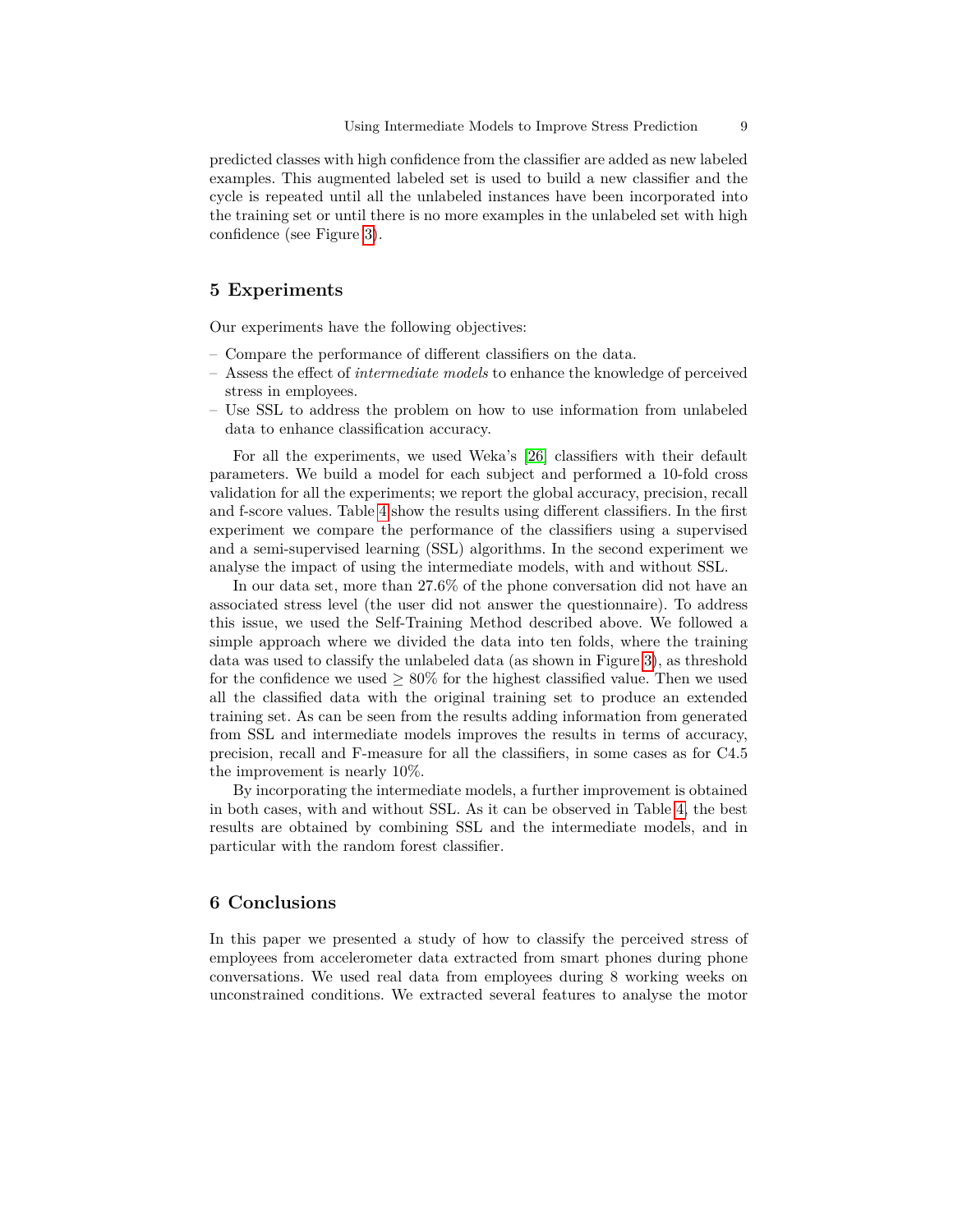<span id="page-9-0"></span>Table 4: Comparison in terms of accuracy, precision, recall and F-measure of supervised learning (Sup), semi-supervised learning (SSL) and using intermediate models (IM) with different classifiers for predicting perceived

| Algorithm        |            |               |               |               | $\text{Sup } (\%) \text{SSL } (\%) \text{Sup+IM } (\%) \text{SSL+IM } (\%)$ |  |
|------------------|------------|---------------|---------------|---------------|-----------------------------------------------------------------------------|--|
| $ {\bf C4.5}$    | Accuracy:  | 59.24         | 68.66         | 67.51         | 77.24                                                                       |  |
|                  | $(\pm SD)$ | $(\pm 15.40)$ | $(\pm 15.53)$ | $(\pm 15.21)$ | $(\pm 16.80)$                                                               |  |
|                  | Precision: | 58.43         | 68.12         | 66.20         | 74.43                                                                       |  |
|                  | Recall:    | $59.23\,$     | 69.07         | 67.51         | 74.66                                                                       |  |
|                  | F-Measure: | 58.68         | 68.72         | 66.47         | 73.81                                                                       |  |
| Random           | Accuracy:  | 65.50         | 69.21         | 71.68         | 78.20                                                                       |  |
| Forest           | $(\pm SD)$ | $(\pm 12.72)$ | $(\pm 12.91)$ | $(\pm 12.98)$ | $(\pm 12.00)$                                                               |  |
|                  | Precision: | 61.49         | 65.76         | 68.15         | 73.09                                                                       |  |
|                  | Recall:    | 65.50         | 69.21         | 71.49         | 75.45                                                                       |  |
|                  | F-Measure: | 61.71         | 65.56         | 68.58         | 72.74                                                                       |  |
| AdaBoost.M1      | Accuracy:  | 61.88         | 63.51         | 66.51         | 75.18                                                                       |  |
|                  | $(\pm SD)$ | $(\pm 17.21)$ | $(\pm 15.57)$ | $(\pm 16.40)$ | $(\pm 16.76)$                                                               |  |
|                  | Precision: | 54.19         | 54.91         | 59.82         | 65.14                                                                       |  |
|                  | Recall:    | 61.88         | 63.51         | 64.29         | $56.33\,$                                                                   |  |
|                  | F-Measure: | 56.24         | 56.91         | 59.95         | 57.36                                                                       |  |
| $ {\rm\bf SVM} $ | Accuracy:  | 60.59         | 61.70         | 68.70         | 77.11                                                                       |  |
|                  | $(\pm SD)$ | $(\pm 16.81)$ | $(\pm 16.53)$ | $(\pm 15.84)$ | $(\pm 15.84)$                                                               |  |
|                  | Precision: | 48.29         | 52.96         | 63.42         | 69.03                                                                       |  |
|                  | Recall:    | 60.59         | 61.71         | 66.60         | 72.67                                                                       |  |
|                  | F-Measure: | 51.91         | 54.09         | 63.62         | 68.89                                                                       |  |
| Bagging          | Accuracy:  | 64.67         | 69.48         | 68.70         | 77.11                                                                       |  |
|                  | $(\pm SD)$ | $(\pm 15.15)$ | $(\pm 13.62)$ | $(\pm 15.80)$ | $(\pm 15.84)$                                                               |  |
|                  | Precision: | 58.46         | 64.85         | 63.24         | 68.80                                                                       |  |
|                  | Recall:    | 64.67         | 69.47         | 66.42         | 68.13                                                                       |  |
|                  | F-Measure: | 60.26         | $65.56\,$     | $63.36\,$     | 67.67                                                                       |  |

stress.

activity-related behaviour from different users. To deal with unlabeled data we propose the use of semi-supervised learning techniques. Additionally, we developed a novel approach to incorporate unobserved variables, *intermediate models*. We experimentally evaluated the impact of using SSL, intermediate models and both of them, using different base classifiers. The proposed approach for creating intermediate models has been shown to increase the prediction of the stress level of the users using the data derived from motor activity; from 61.5% using the standard supervised methods to  $\geq 78\%$  after applying intermediate models and SSL.

A future work we would like to analyse in more depth the models obtained from each person in order to obtain clusters of people who behave similarly; this could help to build prediction models for new users with few data.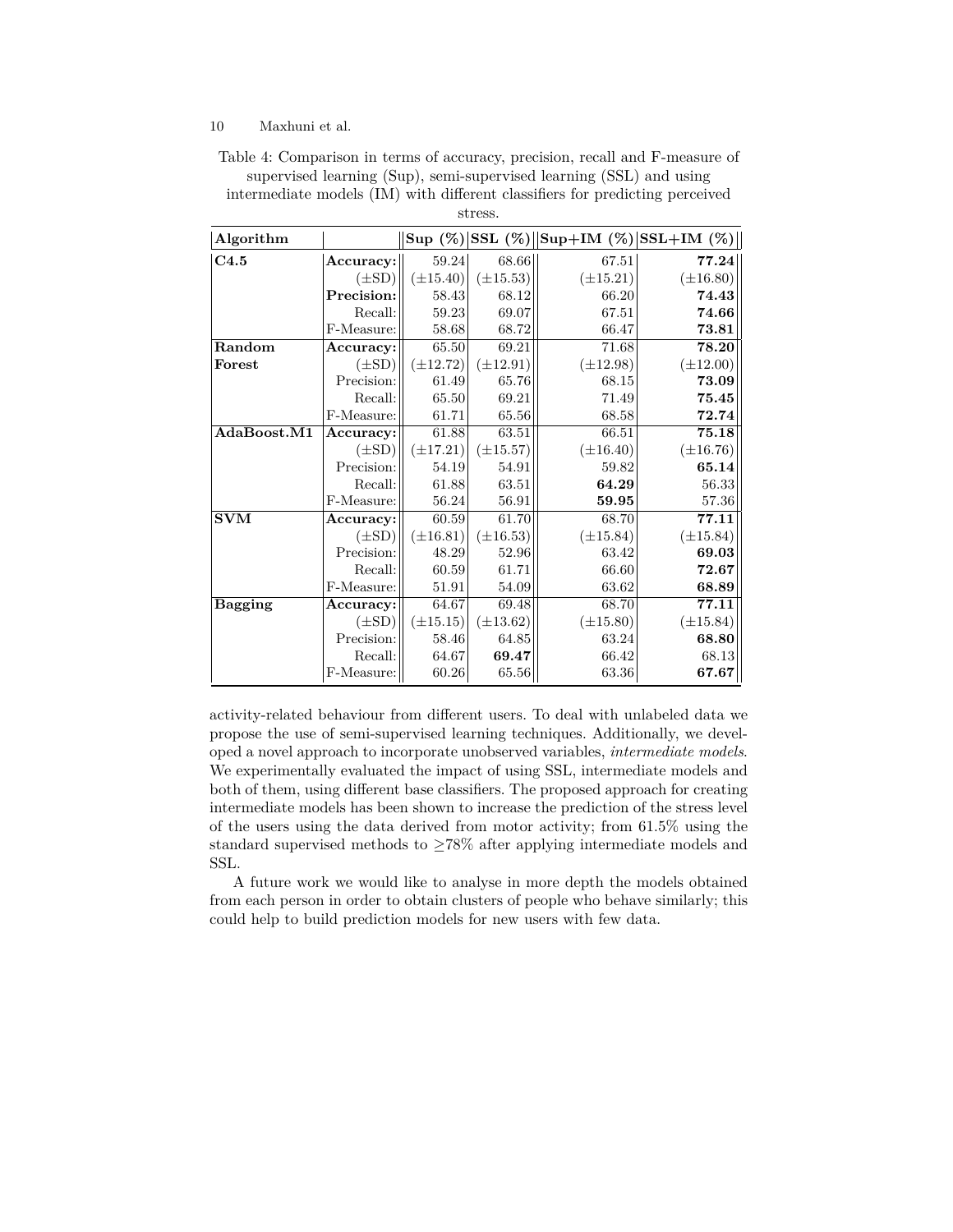## **References**

- <span id="page-10-0"></span>1. P. Näätänen, V. Kiuru, Bergen burnout indicator 15, Edita, 2003.
- <span id="page-10-1"></span>2. [European foundation for the improvement of living and working conditions,](http://www.eurofound.europa.eu/ewco/surveys/EWCS2005/index.htm) Fourth European Working conditions Survey. URL <http://www.eurofound.europa.eu/ewco/surveys/EWCS2005/index.htm>
- <span id="page-10-2"></span>3. [Stress in america.,](http://apa.org/news/press/releases/stress/index.aspx?tab=2) American Psychological Association. URL <http://apa.org/news/press/releases/stress/index.aspx?tab=2>
- <span id="page-10-3"></span>4. M. Milczarek, E. Rial-González, E. Schneider, OSH [Occupational safety and health] in figures: stress at work-facts and figures, Office for Official Publications of the European Communities, 2009.
- <span id="page-10-4"></span>5. E. Ceja, V. Osmani, O. Mayora, Automatic stress detection in working environments from smartphones' accelerometer data: A first step, Biomedical and Health Informatics, IEEE Journal of PP (99) (2015) 1.
- <span id="page-10-5"></span>6. R. Ferdous, V. Osmani, J. B. Marquez, O. Mayora, Investigating correlation between verbal interactions and perceived stress, in: Engineering in Medicine and Biology Society (EMBC), 2015 37th Annual International Conference of the IEEE, IEEE, Milano, 2015.
- <span id="page-10-6"></span>7. P. Hernandez-Leal, A. Maxhuni, L. E. Sucar, V. Osmani, E. F. Morales, O. Mayora, Stress Modelling Using Transfer Learning in Presence of Scarce Data, in: Ambient Intelligence for Health, Springer International Publishing, Puerto Varas, Chile, 2015, pp. 224–236.
- <span id="page-10-7"></span>8. V. Osmani, R. Ferdous, O. Mayora, Smartphone app usage as a predictor of perceived stress levels at workplace, in: 9th International Conference on Pervasive Computing Technologies for Healthcare, IEEE, 2015.
- <span id="page-10-8"></span>9. C. A. Morgan III, G. Hazlett, S. Wang, E. G. Richardson Jr, P. Schnurr, S. M. Southwick, Symptoms of dissociation in humans experiencing acute, uncontrollable stress: a prospective investigation, American Journal of Psychiatry.
- <span id="page-10-9"></span>10. J. Bakker, M. Pechenizkiy, N. Sidorova, What's Your Current Stress Level? Detection of Stress Patterns from GSR Sensor Data, in: Data Mining Workshops (ICDMW), 2011 IEEE 11th International Conference on, 2011, pp. 573–580.
- <span id="page-10-10"></span>11. T. Roh, K. Bong, S. Hong, H. Cho, H.-J. Yoo, Wearable mental-health monitoring platform with independent component analysis and nonlinear chaotic analysis, in: Engineering in Medicine and Biology Society (EMBC), 2012 Annual International Conference of the IEEE, IEEE, 2012, pp. 4541–4544.
- <span id="page-10-11"></span>12. J. Wijsman, B. Grundlehner, H. Liu, H. Hermens, J. Penders, Towards mental stress detection using wearable physiological sensors, in: Engineering in Medicine and Biology Society, EMBC, 2011 Annual International Conference of the IEEE, IEEE, 2011, pp. 1798–1801.
- <span id="page-10-12"></span>13. H. Lu, D. Frauendorfer, M. Rabbi, M. S. Mast, G. T. Chittaranjan, A. T. Campbell, D. Gatica-Perez, T. Choudhury, Stresssense: Detecting stress in unconstrained acoustic environments using smartphones, in: Proceedings of the 2012 ACM Conference on Ubiquitous Computing, 2012, pp. 351–360.
- <span id="page-10-13"></span>14. R. LiKamWa, Y. Liu, N. D. Lane, L. Zhong, Moodscope: building a mood sensor from smartphone usage patterns, in: Proceeding of the 11th annual international conference on Mobile systems, applications, and services, ACM, 2013, pp. 389–402.
- <span id="page-10-14"></span>15. G. Bauer, P. Lukowicz, Can smartphones detect stress-related changes in the behaviour of individuals?, in: Pervasive Computing and Communications Workshops (PERCOM Workshops), 2012 IEEE International Conference on, 2012, pp. 423– 426.